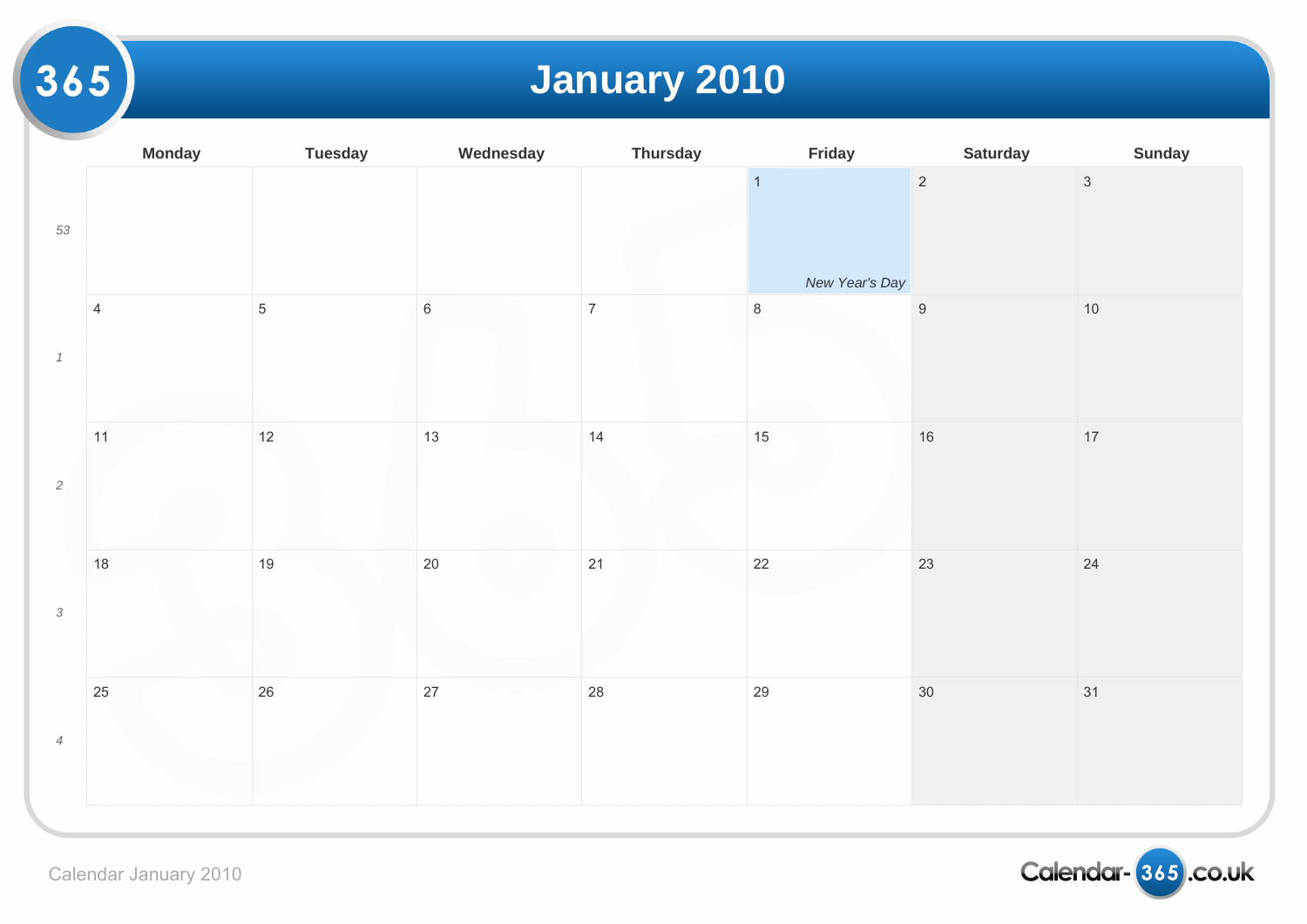### **February 2010**

|                            | <b>Monday</b> | <b>Tuesday</b> | Wednesday    | <b>Thursday</b> | Friday          |                 |
|----------------------------|---------------|----------------|--------------|-----------------|-----------------|-----------------|
| $\sqrt{5}$                 | $\mathbf{1}$  | $\overline{c}$ | $\mathbf{3}$ | $\overline{4}$  | $5\phantom{.0}$ | $6\overline{6}$ |
|                            | $\bf 8$       | $\overline{9}$ | $10$         | 11              | 12              | 13              |
| $\overline{\phantom{a}}$   | 15            | $16\,$         | 17           | 18              | $19$            | $20\,$          |
| $\boldsymbol{\mathcal{S}}$ | $22\,$        | 23             | $24$         | 25              | $26\,$          | $27\,$          |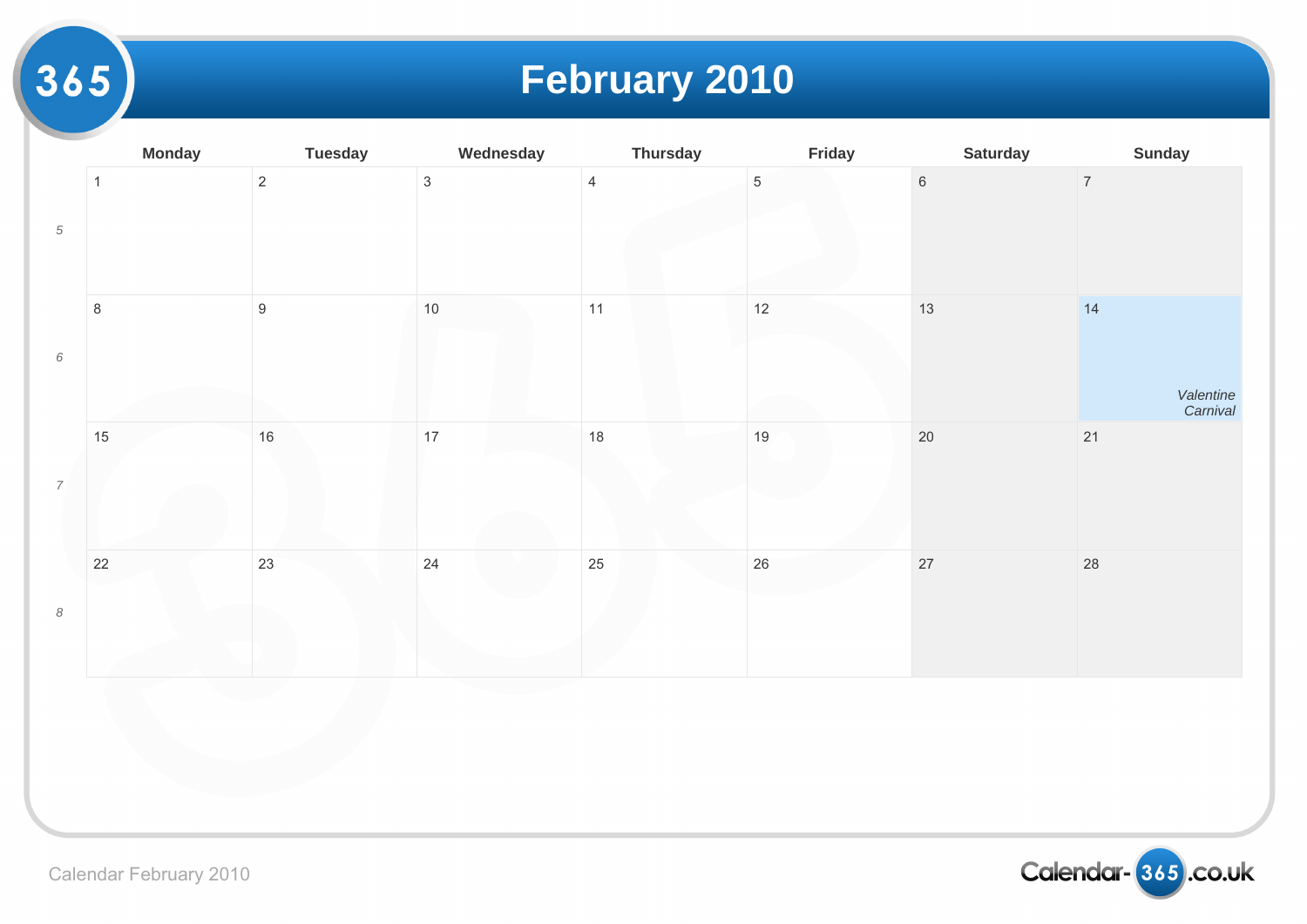#### **March 2010**

|                                                           | <b>Monday</b> | <b>Tuesday</b>   | Wednesday              | <b>Thursday</b> | Friday         |                 |
|-----------------------------------------------------------|---------------|------------------|------------------------|-----------------|----------------|-----------------|
| $\mathcal{G}% _{M_{1},M_{2}}^{\alpha,\beta}(\varepsilon)$ | $\mathbf{1}$  | $\overline{2}$   | $\mathfrak{S}$         | $\overline{4}$  | $\overline{5}$ | $6\overline{6}$ |
| $10\,$                                                    | $\,8\,$       | $\boldsymbol{9}$ | $10$                   | $11$            | 12             | $13$            |
|                                                           |               |                  |                        |                 |                |                 |
| $11\,$                                                    | 15            | $16\,$           | 17<br>St Patrick's Day | 18              | $19$           | $20\,$          |
| $12\,$                                                    | $22\,$        | 23               | 24                     | 25              | $26\,$         | $27\,$          |
| $13\,$                                                    | 29            | $30\,$           | 31                     |                 |                |                 |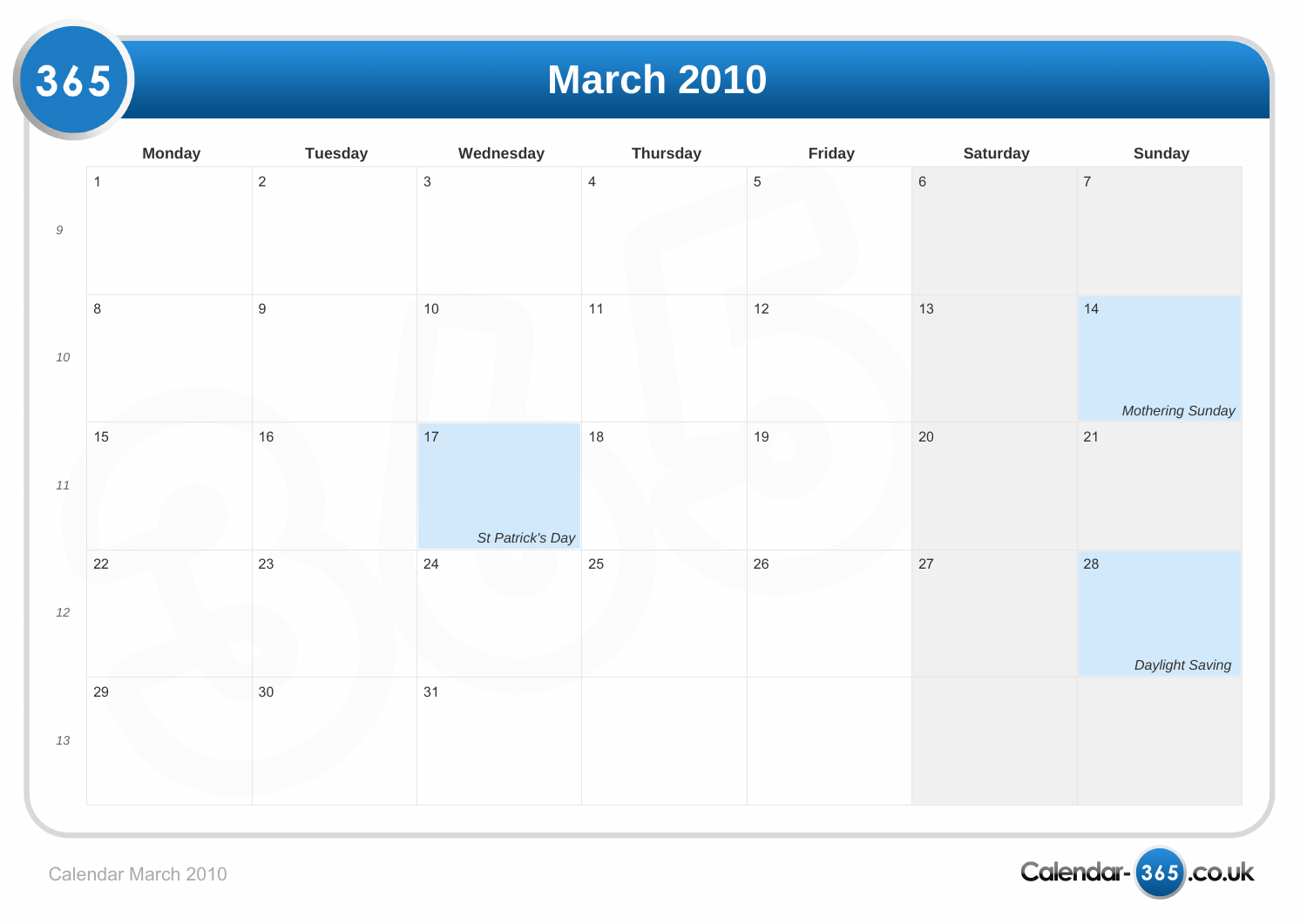## **April 2010**

|        | <b>Monday</b>  | <b>Tuesday</b> | Wednesday      | <b>Thursday</b>             | Friday                          |              |
|--------|----------------|----------------|----------------|-----------------------------|---------------------------------|--------------|
| 13     |                |                |                | $\overline{1}$              | $\overline{2}$                  | $\mathbf{3}$ |
|        | $\overline{5}$ | $\,6\,$        | $\overline{7}$ | April Fools' Day<br>$\,8\,$ | Good Friday<br>$\boldsymbol{9}$ | $10\,$       |
| $14$   | Easter Monday  |                |                |                             |                                 |              |
|        | 12             | $13$           | 14             | 15                          | $16\,$                          | $17\,$       |
| $15\,$ |                |                |                |                             |                                 |              |
| 16     | $19$           | $20\,$         | 21             | 22                          | 23                              | 24           |
| $17$   | $26\,$         | $27\,$         | 28             | 29                          | $30\,$                          |              |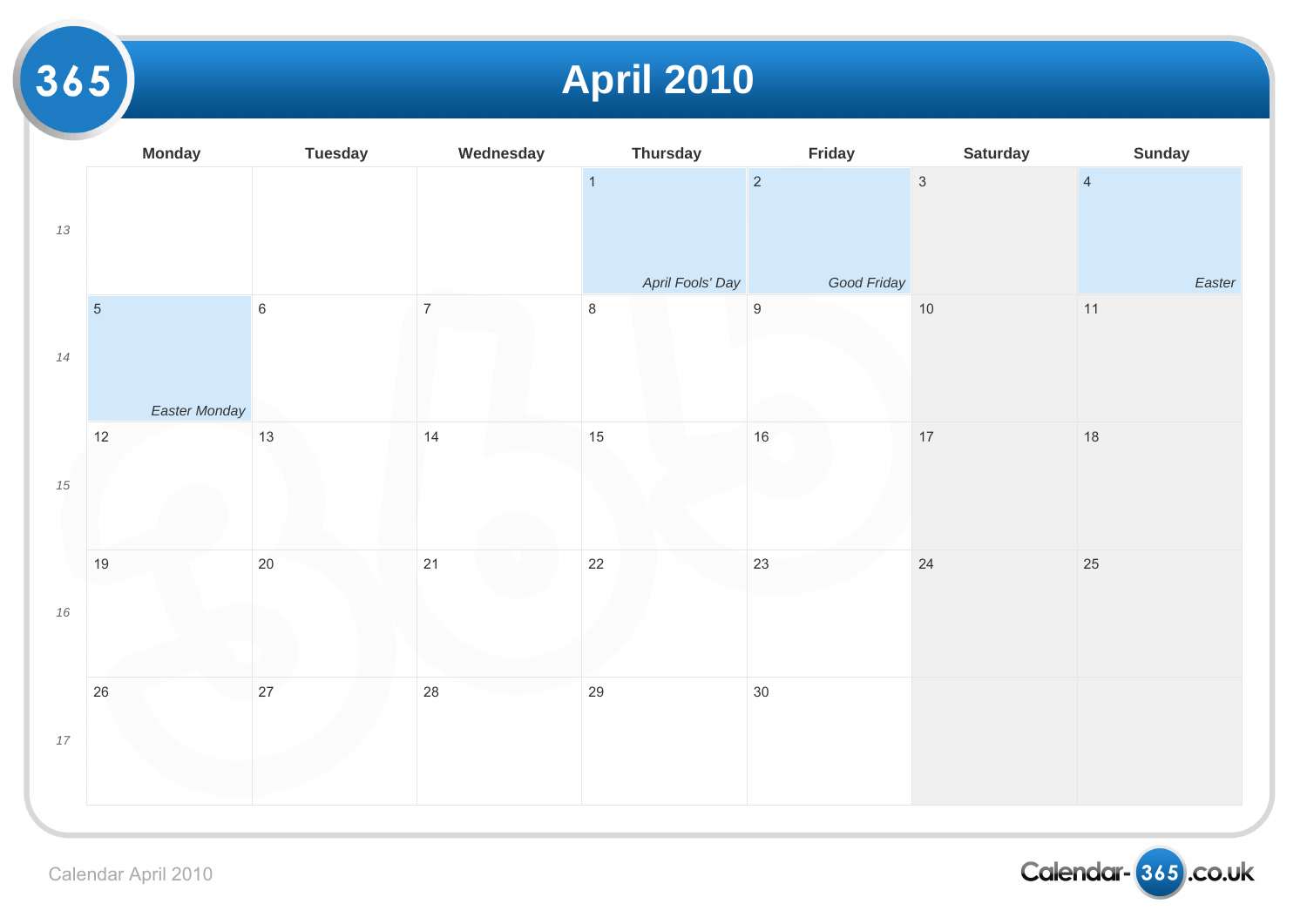## **May 2010**

|        | <b>Monday</b>            | <b>Tuesday</b> | Wednesday      | <b>Thursday</b> | Friday         |                |
|--------|--------------------------|----------------|----------------|-----------------|----------------|----------------|
| $17\,$ |                          |                |                |                 |                | $\overline{1}$ |
| $18\,$ | $\mathbf{3}$<br>May Day  | $\overline{4}$ | $\overline{5}$ | $\,6\,$         | $\overline{7}$ | $\,8\,$        |
| $19\,$ | 10                       | 11             | $12$           | 13<br>Ascension | 14             | $15\,$         |
| $20\,$ | 17                       | 18             | 19             | $20\,$          | 21             | $22\,$         |
| $21$   | 24<br><b>Whit Monday</b> | 25             | $26\,$         | $27\,$          | 28             | 29             |
| $22\,$ | 31                       |                |                |                 |                |                |
|        | Spring Bank Holiday      |                |                |                 |                |                |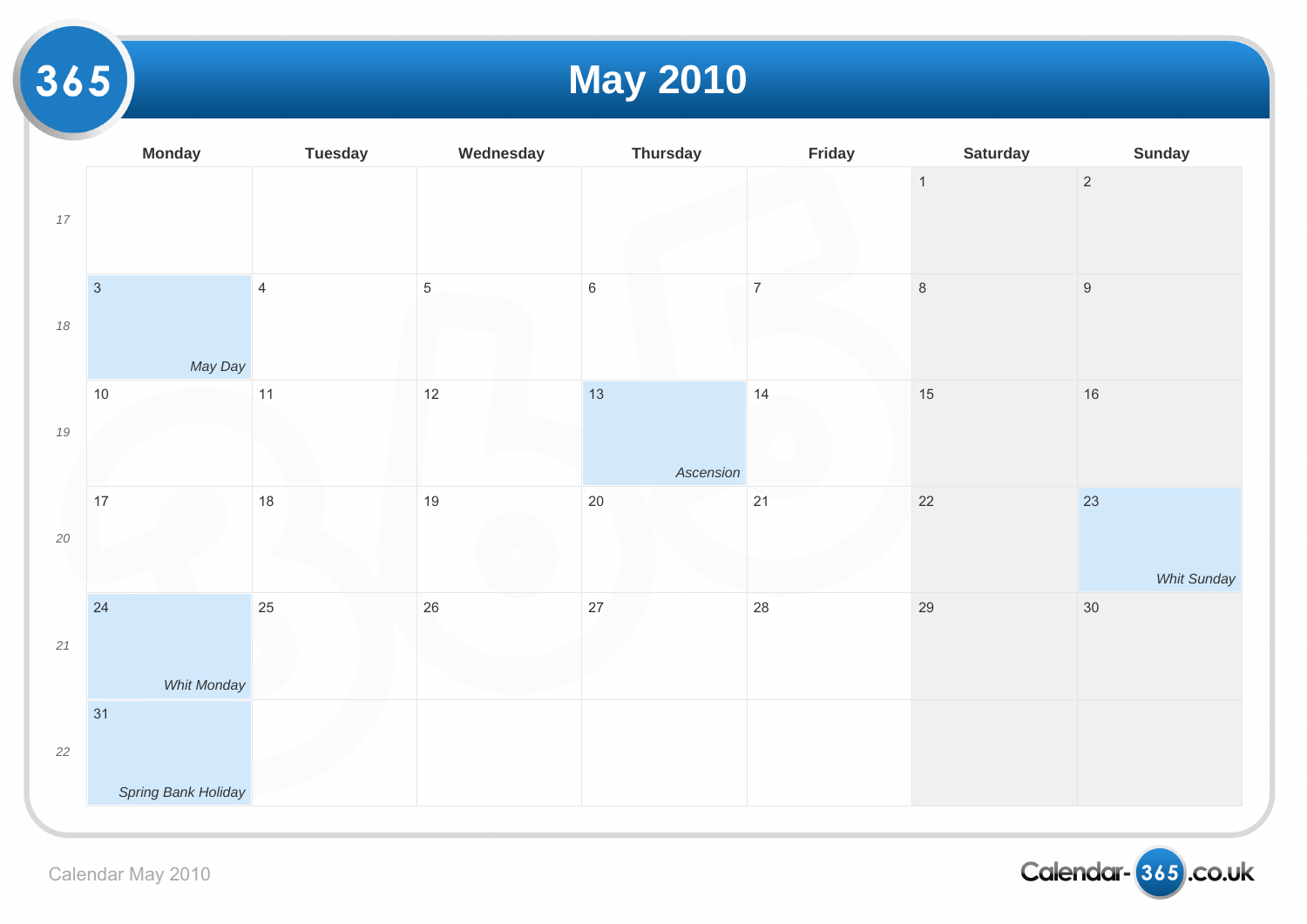### **June 2010**

|        | <b>Monday</b>  | <b>Tuesday</b> | Wednesday        | <b>Thursday</b> | Friday         |                |
|--------|----------------|----------------|------------------|-----------------|----------------|----------------|
| $22\,$ |                | $\mathbf{1}$   | $\overline{2}$   | $\mathbf{3}$    | $\overline{4}$ | $\overline{5}$ |
| 23     | $\overline{7}$ | $\,8\,$        | $\boldsymbol{9}$ | 10              | 11             | $12$           |
| $24\,$ | 14             | $15\,$         | $16\,$           | 17              | $18\,$         | 19             |
| $25\,$ | $21$           | 22             | 23               | 24              | $25\,$         | $26\,$         |
| $26\,$ | $28\,$         | 29             | $30\,$           |                 |                |                |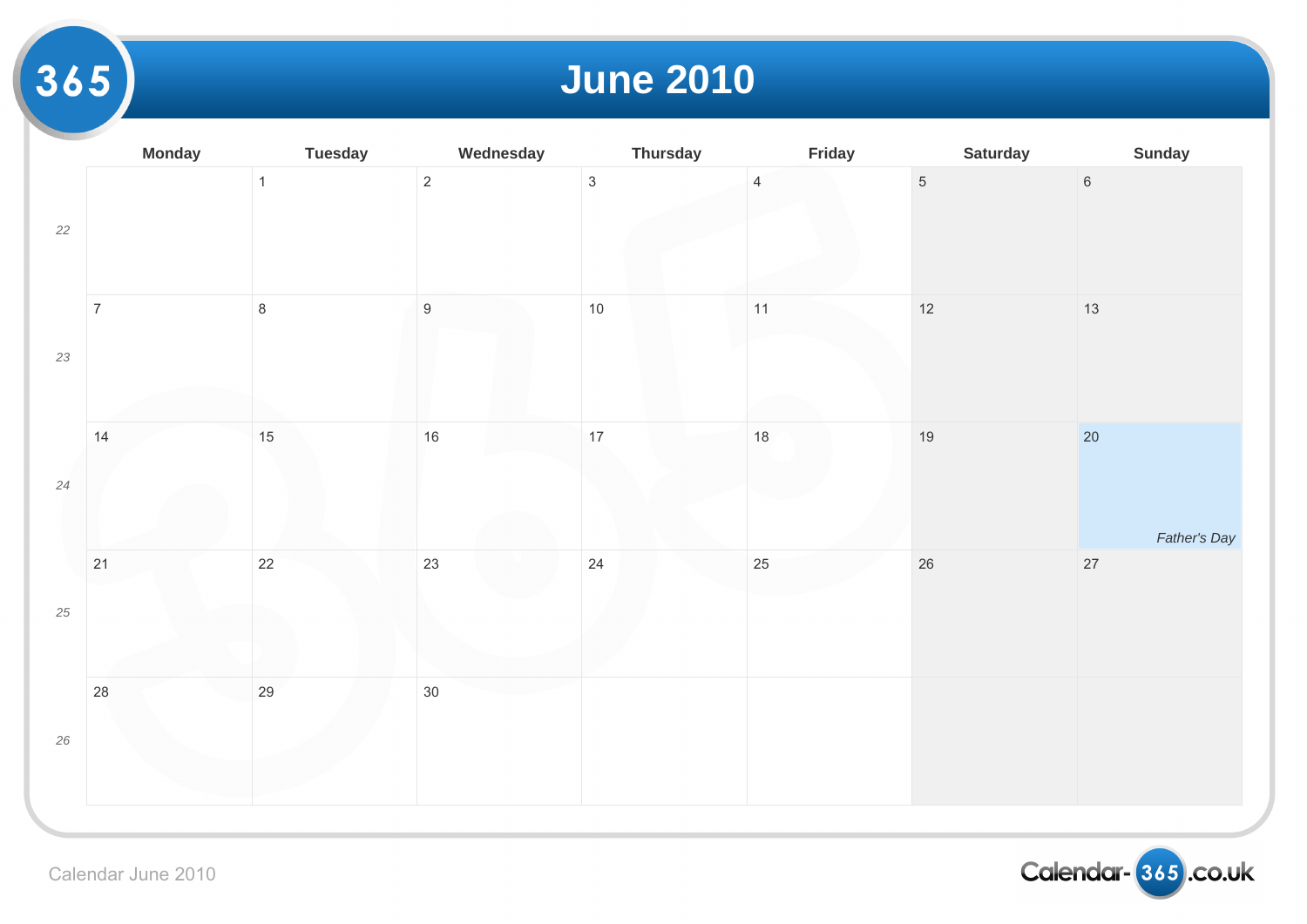## **July 2010**

|        | <b>Monday</b>  | <b>Tuesday</b> | Wednesday      | <b>Thursday</b> | Friday           |                |
|--------|----------------|----------------|----------------|-----------------|------------------|----------------|
| $26\,$ |                |                |                | $\overline{1}$  | $\overline{2}$   | $\overline{3}$ |
| $27\,$ | $\overline{5}$ | $\,$ 6 $\,$    | $\overline{7}$ | $\bf 8$         | $\boldsymbol{9}$ | $10$           |
| $28\,$ | 12             | 13             | 14             | 15              | $16\,$           | $17$           |
| $29\,$ | $19$           | $20\,$         | 21             | $22\,$          | 23               | 24             |
| $30\,$ | 26             | 27             | 28             | 29              | $30\,$           | 31             |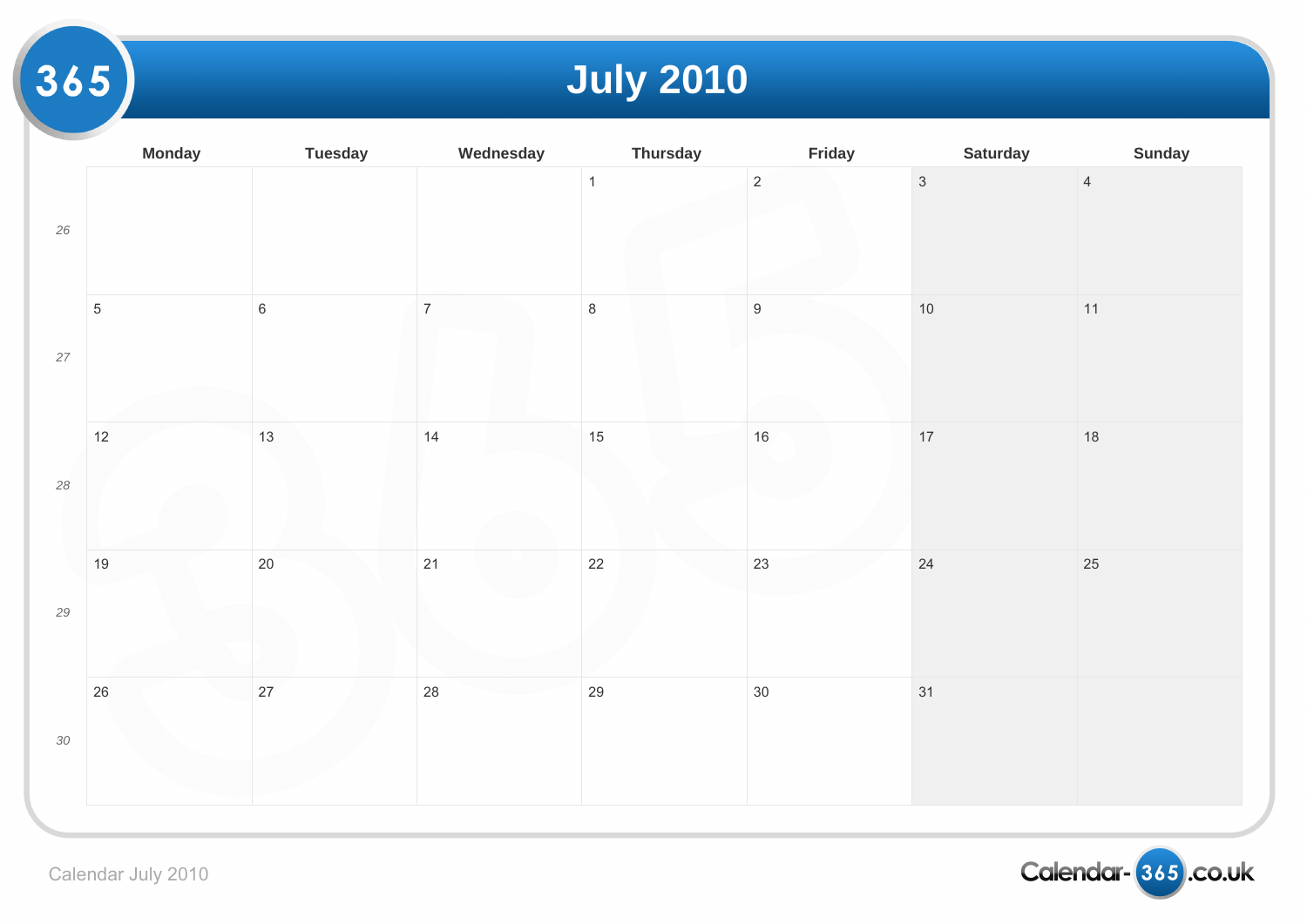### **August 2010**

|        | <b>Monday</b>       | <b>Tuesday</b> | Wednesday      | <b>Thursday</b> | Friday  |       |
|--------|---------------------|----------------|----------------|-----------------|---------|-------|
| $30\,$ |                     |                |                |                 |         |       |
| 31     | $\sqrt{2}$          | $\mathfrak{Z}$ | $\overline{4}$ | $\overline{5}$  | $\,6\,$ | $\,7$ |
| $32\,$ | $\boldsymbol{9}$    | $10$           | $11$           | $12$            | 13      | $14$  |
| 33     | 16                  | $17$           | $18$           | 19              | 20      | $21$  |
| $34\,$ | 23                  | 24             | 25             | $26\,$          | 27      | 28    |
|        | 30                  | 31             |                |                 |         |       |
| $35\,$ | Summer Bank Holiday |                |                |                 |         |       |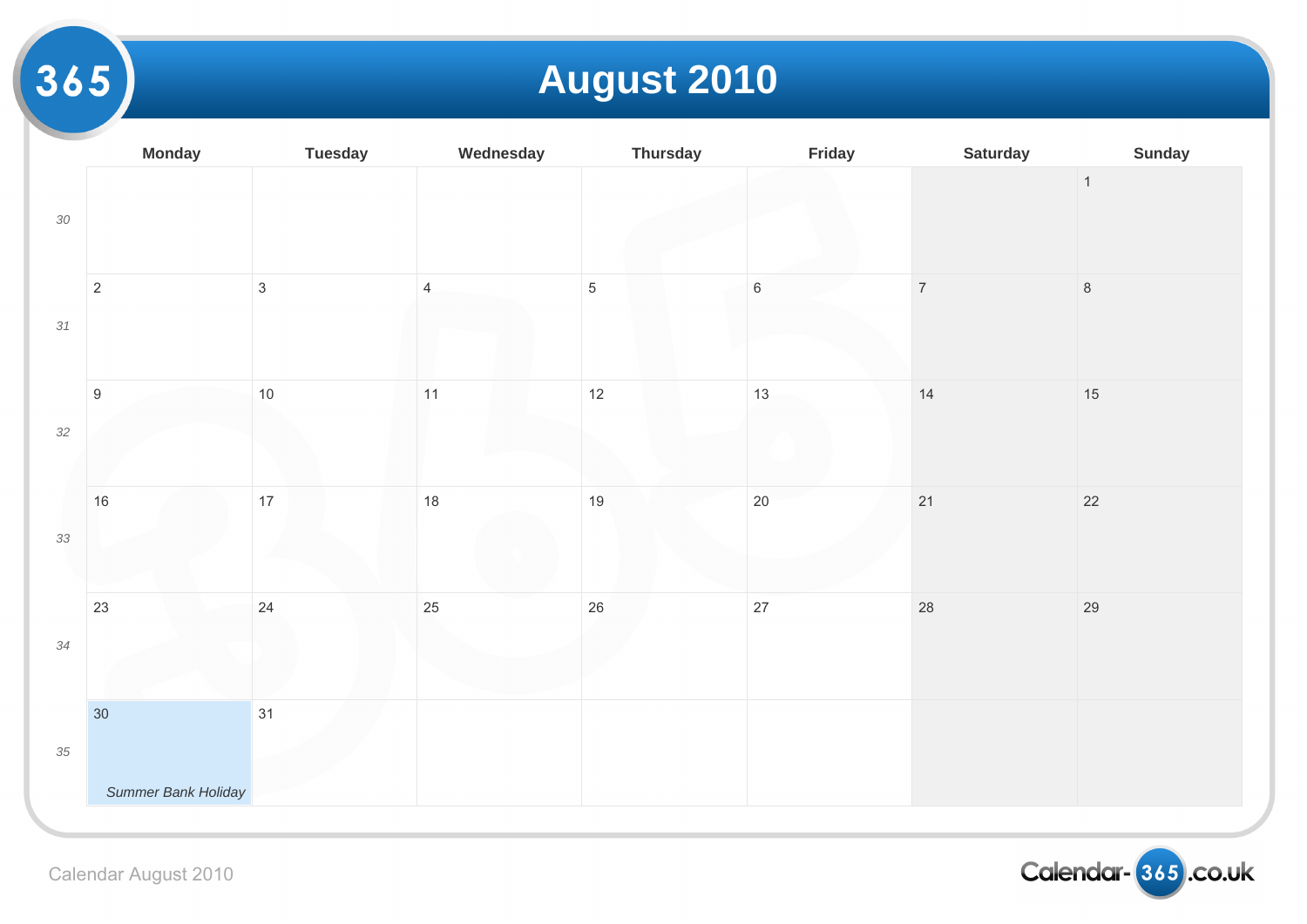### **September 2010**

|        | <b>Monday</b> | <b>Tuesday</b> | Wednesday      | <b>Thursday</b>  | Friday            |                |
|--------|---------------|----------------|----------------|------------------|-------------------|----------------|
| $35\,$ |               |                | $\overline{1}$ | $\overline{c}$   | $\overline{3}$    | $\overline{4}$ |
| $36\,$ | $\,6\,$       | $\overline{7}$ | $\,8\,$        | $\boldsymbol{9}$ | $10$              | $11$           |
| $37\,$ | 13            | 14             | 15             | 16               | $17 \overline{ }$ | 18             |
| $38\,$ | 20            | 21             | 22             | 23               | 24                | 25             |
| $39\,$ | $27\,$        | 28             | 29             | $30\,$           |                   |                |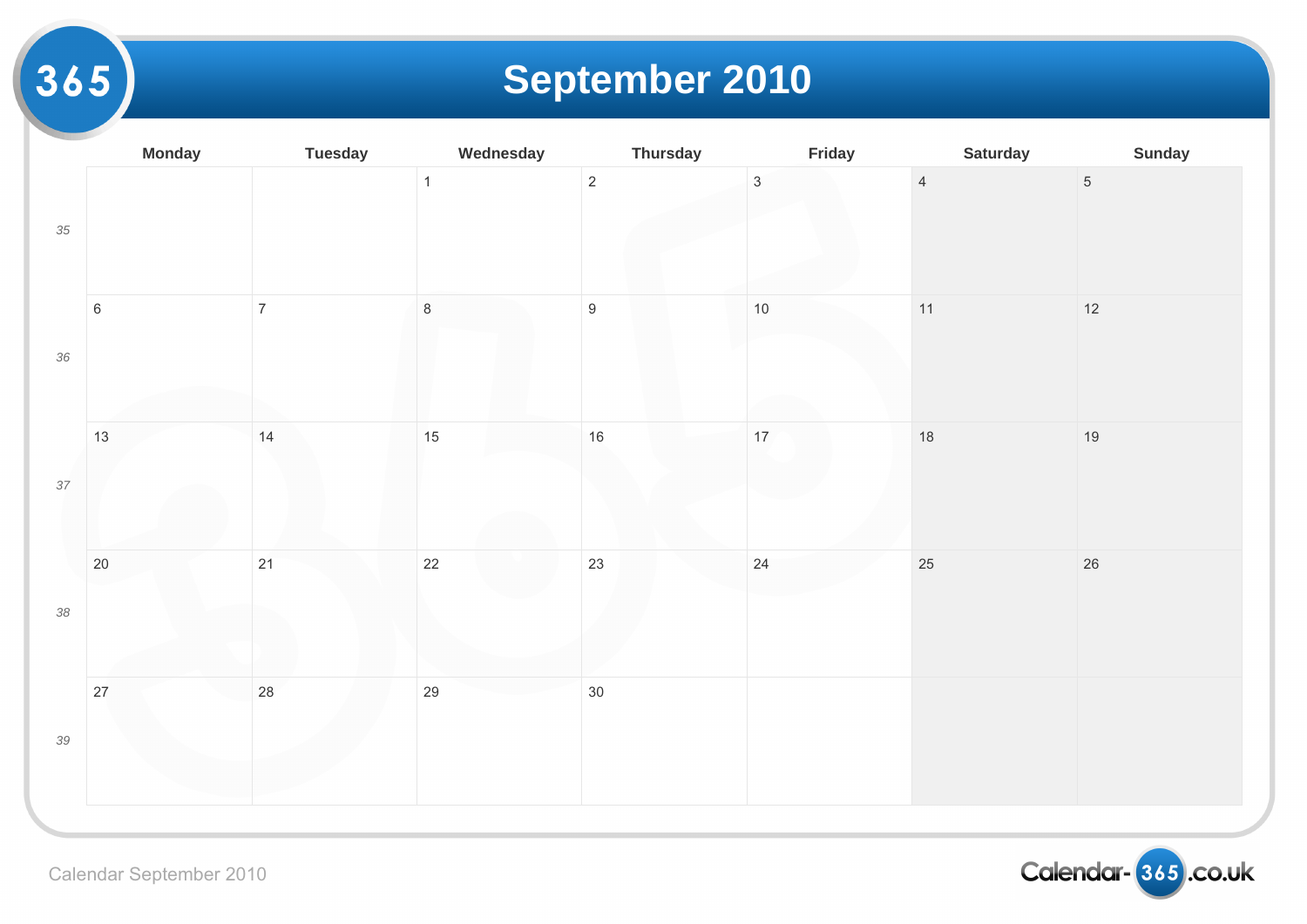#### **October 2010**

|        | <b>Monday</b>  | <b>Tuesday</b> | Wednesday   | <b>Thursday</b> | Friday       |                  |
|--------|----------------|----------------|-------------|-----------------|--------------|------------------|
| $39\,$ |                |                |             |                 | $\mathbf{1}$ | $\overline{2}$   |
| $40\,$ | $\overline{4}$ | $\overline{5}$ | $\,$ 6 $\,$ | $\overline{7}$  | $\,8\,$      | $\boldsymbol{9}$ |
| 41     | 11             | $12$           | 13          | 14              | 15           | $16\,$           |
| $42\,$ | $18$           | 19             | $20\,$      | 21              | 22           | 23               |
| $43\,$ | 25             | 26             | 27          | 28              | 29           | $30\,$           |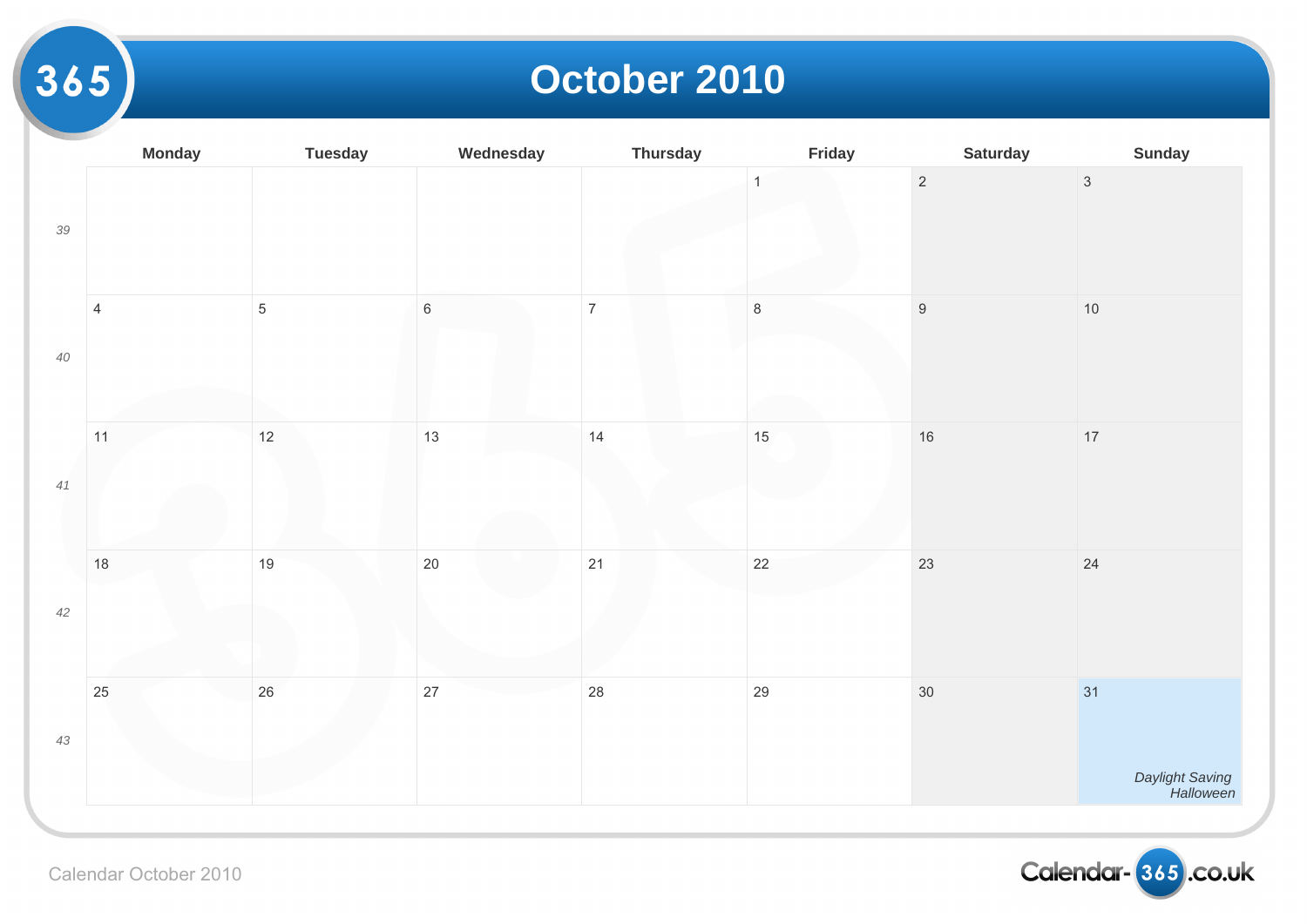#### **November 2010**

|        | <b>Monday</b> | <b>Tuesday</b>   | Wednesday      | <b>Thursday</b> | Friday     |                 |
|--------|---------------|------------------|----------------|-----------------|------------|-----------------|
| 44     | $\mathbf{1}$  | $\overline{c}$   | $\mathfrak{S}$ | $\overline{4}$  | $\sqrt{5}$ | $6\overline{6}$ |
| $45\,$ | $\,8\,$       | $\boldsymbol{9}$ | $10$           | 11              | 12         | 13              |
| $46\,$ | 15            | $16\,$           | 17             | 18              | $19$       | $20\,$          |
| $47\,$ | $22\,$        | 23               | 24             | 25              | $26\,$     | $27\,$          |
| $48\,$ | 29            | 30 <sup>°</sup>  |                |                 |            |                 |
|        |               | St Andrew's Day  |                |                 |            |                 |